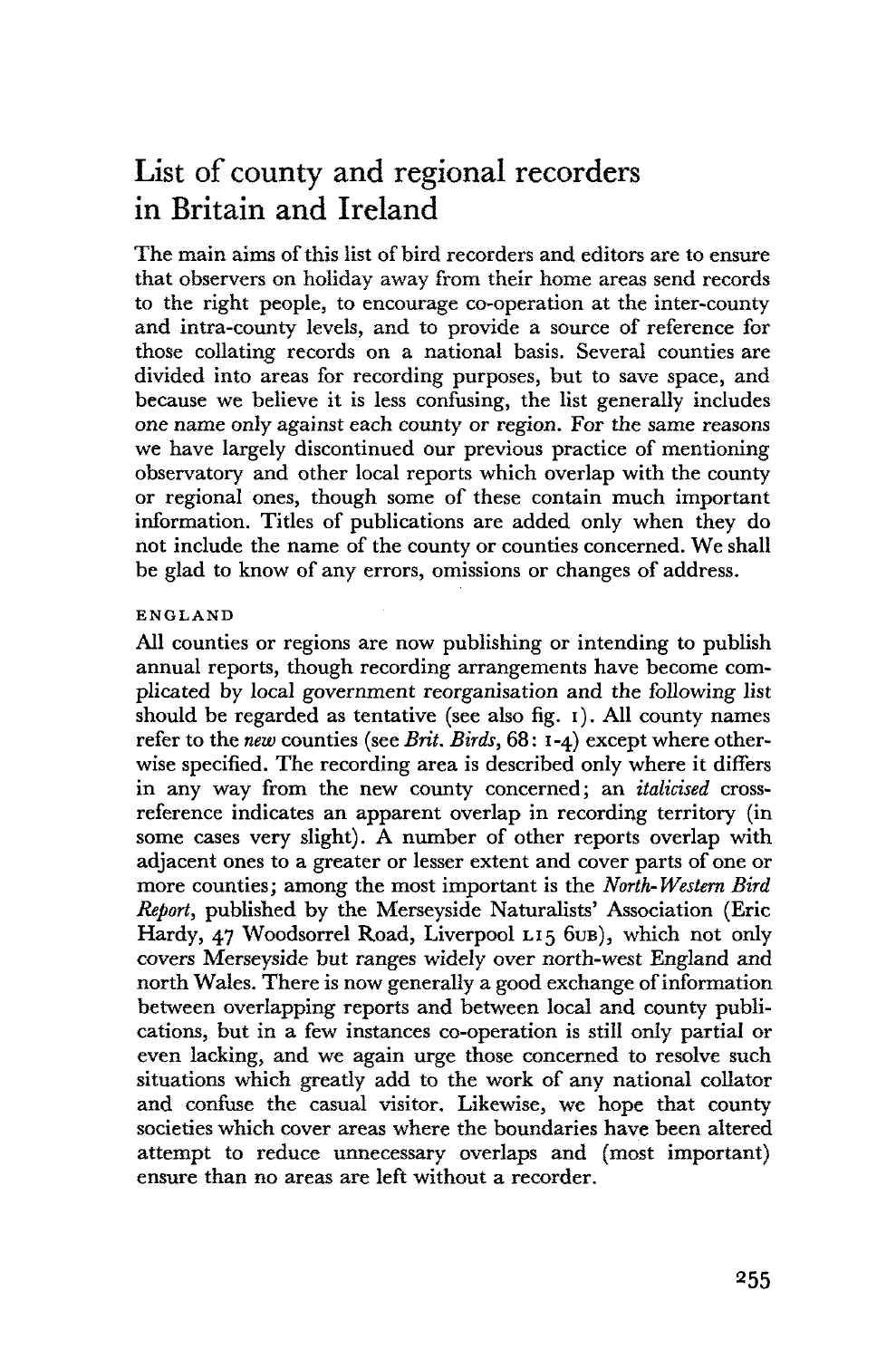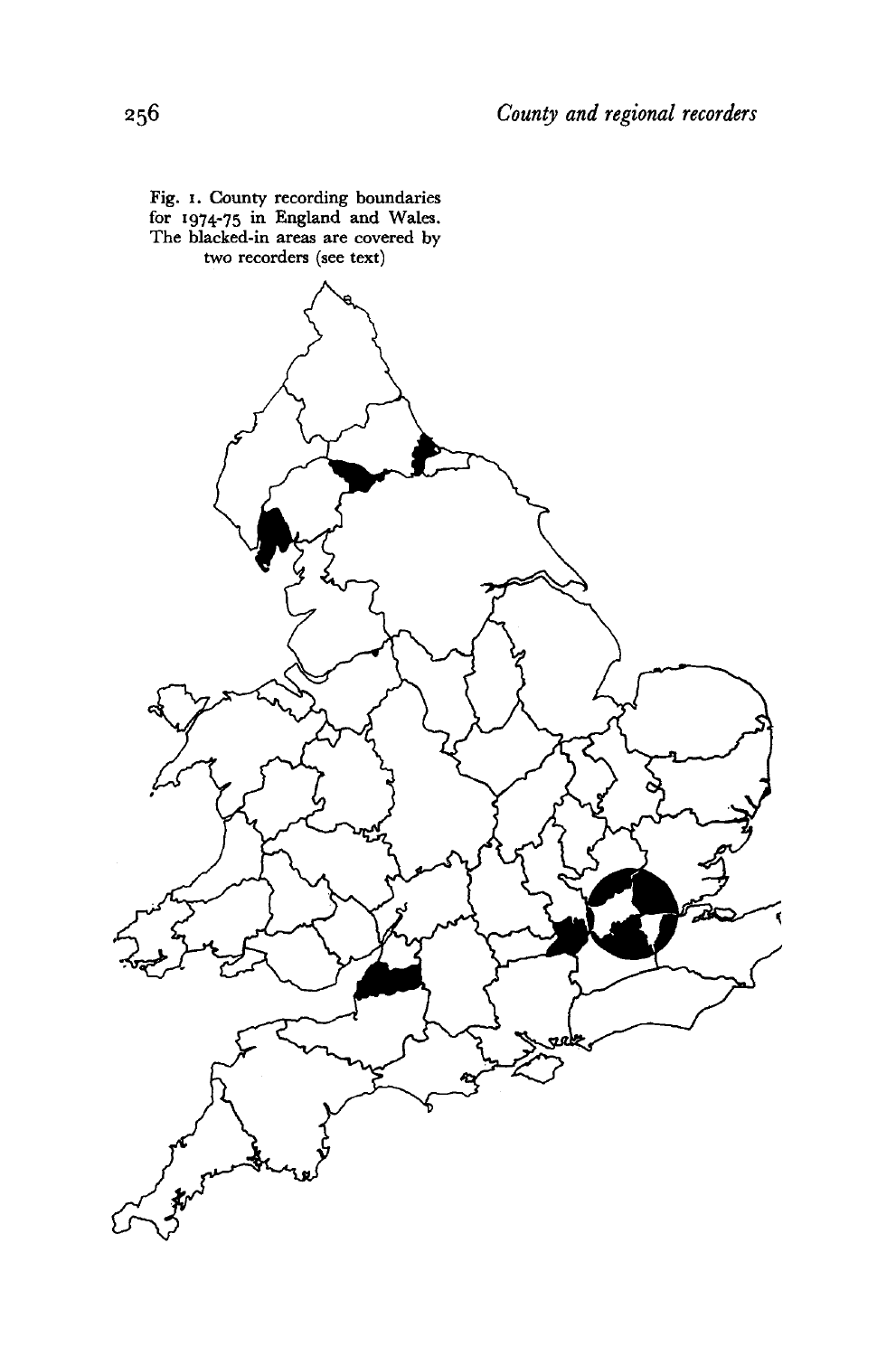*Avon* P. J. Chadwick, 3 Hill Burn, Henleaze, Bristol Bsg 4RH. See also *Somerset* 

- *Bedfordshire* B. D. Harding, 26 Woodlands Avenue, Houghton Regis, Dunstable, Bedfordshire LU5 5LJ
- *Berkshire* P. E. Standley, Siskins, 7 Llanvair Drive, South Ascot, Berkshire si.5 gHS. See also *Buckinghamshire*
- *Buckinghamshire* R. E. Youngman, 53 Seymour Park Road, Marlow, Buckinghamshire SL7 3ER. Report *(The Middle-Thames Naturalist)* covers Buckinghamshire and *Berkshire* east of the River Loddon. See also *London*
- *Cambridgeshire* For the old county of Cambridgeshire: M. J. Allen, Honey End, Honey Hill, Fenstanton, Huntingdon PEI8 9JP. For the old county of Huntingdonshire: D. O. Elias, Monks Wood Experimental Station, Abbots Ripton, Huntingdon PEI 7 2LS. Records for the whole of the new county will be published in the Cambridgeshire report, but Huntingdonshire records will also be abstracted for separate publication.
- *Cheshire* Dr R. J. Raines, 34 Beryl Road, Noctorum, Birkenhead, Merseyside. Report covers the old county of Cheshire apart from the Longdendale area, now in Derbyshire; and a small, newly acquired area from Heald Green to Moss Side, formerly in *Lancashire* and now in Greater Manchester
- *Cleveland* I. F. Stewart, 3 Orchard Road, Middlesbrough, Cleveland TS5 5PN. See also *Durham*

*Cornwall* N. R. Phillips, Cucurrian Mill, Nancledra, Penzance, Cornwall

- *Cumbria* For the old county of Cumberland: R. Stokoe, 4 Fern Bank, Cockermouth, Cumbria CA13 ODF. For the rest of Cumbria: Malcolm Hutcheson, Garden Cottage, Sizergh Castle, Kendal, Cumbria LA8 8AE. See also *Lancashire*
- *Derbyshire* David Amedro, 212 Derby Road, Ilkeston, Derbyshire DE7 5FB
- *Devon* P. W. Ellicott, Clitters, Trusham, Newton Abbot, Devon TQ13 OLX
- *Dorset* J. V. Boys, 2 The Park, Canford Magna, Wimborne, Dorset BH21 3AF
- *Durham* Brian Unwin, 2 Albyn Gardens, Sunderland, Tyne & Wear. Report also covers those parts of *Cleveland* and Tyne & Wear which were included in the old county of Durham. See also *North, South and West Yorkshire*

East and West Sussex C. M. James, 21 River Mead, Horsham, West Sussex RH12 ISP

*Essex* P. J. Howard, 18 Woodside Close, Colchester, Essex C04 3HD; J. Thorogood, 49 Oaklands Avenue, Colchester, Essex C03 5ET; *and* A. R. Wood, 2 Buxton Road, Monkwick Estate, Colchester, Essex. Report also covers Greater London east of the River Lea and north of the Thames. See also *London* 

*Gloucestershire* C. M. Swaine, Mill House, Rendcomb, Cirencester, Gloucestershire *Greater London* See London

- *Greater Manchester* See Cheshire and Lancashire
- Hampshire J. H. Taverner, 13 Stockers Avenue, Winchester, Hampshire
- *Hereford & Worcester* For the old county of Herefordshire: Allen J. Smith, 4 The Orchard, Moreton-on-Lugg, Hereford HR4 8DG. Report covers the old counties of Herefordshire and Radnorshire; the old county of Worcestershire is covered by the *West Midland Bird Report* (see Staffordshire)
- *Hertfordshire* M. J. Blindell, 6 Townsend Drive, St Albans, Hertfordshire AL3 5RD. See also *London*
- *Humberside* North Humberside is included in Yorkshire (see North, South and West Yorkshire); South Humberside is included in Lincolnshire
- *Isle of Wight* Dr J. Stafford, Westering, Moor Lane, Brighstone, Newport, Isle of Wight P030 4DL
- *Isles of Scilly* D. B. Hunt, Pednbrose, St Mary's, Isles of Scilly
- *Kent* D. M. Batchelor, No. 2 Bungalow, Old Downs Farm, Sandwich Bay, Sandwich, Kent. See also *London*
- *Lancashire* K. G. Spencer, 3 Landseer Close, off Carr Road, Burnley, Lancashire. Report covers the old county of Lancashire. See also *Cheshire* and *Cumbria*
- *Leicestershire* K. Allsopp, 81 Uplands Road, Oadby, Leicester LE2 4NT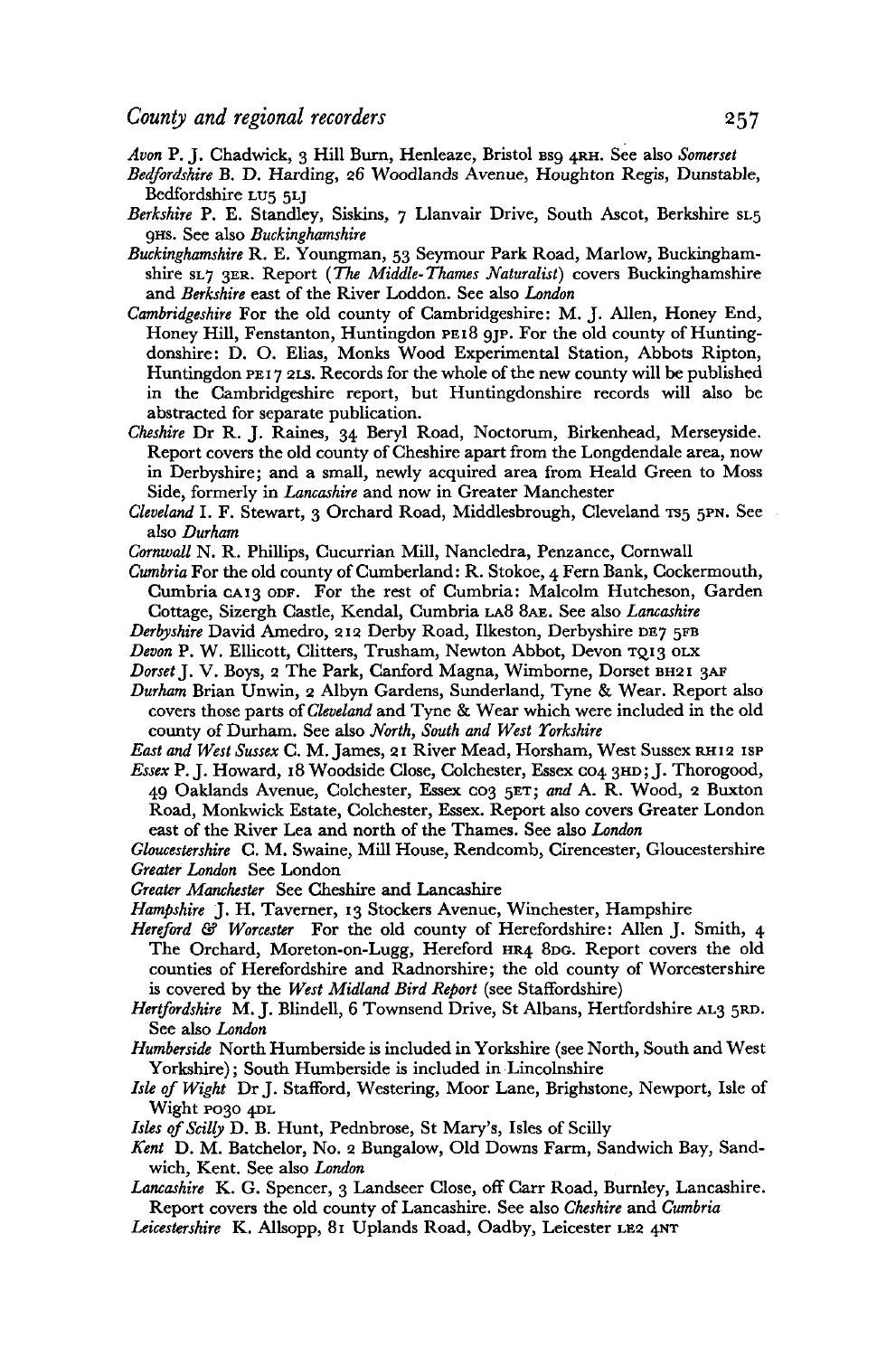- *Lincolnshire* K. Atkin, 5 Hazel Grove, Louth, Lincolnshire LNII 8RU. Report also covers South Humberside
- *London* K. C. Osborne, 8 Ellice Road, Oxted, Surrey RH8 OPY. The London Natural History Society's recording area takes in Greater London and those parts of *Buckinghamshire, Essex, Hertfordshire, Kent* and *Surrey* which fall within a 20-mile (32.2-km) radius of St Paul's Cathedral
- *Merseyside* See Cheshire and Lancashire
- *Norfolk* M. J. Seago, 33 Acacia Road, Thorpe St Andrew, Norwich, Norfolk **NR7 OPP**
- *Northamptonshire* C. J. Coe, 3 The Orchard, Flore, Northampton NN7 4LH
- *North, South and West Torkshire* John R. Mather, 44 Aspin Lane, Knaresborough, North Yorkshire. Report covers the old county of Yorkshire, apart from the former rural district of Sedbergh which is now included in Cumbria and the part of Cleveland formerly in Yorkshire. See also *Durham*
- *Northumberland* B. Galloway, 3 Grosvenor Court, Chapel Park, Westerhope, Newcastle upon Tyne. Report also covers Tyne & Wear north of the Tyne
- *Nottinghamshire* A. Dobbs, Cloverleigh, Old Main Road, Bulcote, Nottingham **NG14 5GU**
- *Oxfordshire* J. M. Campbell, OCC Department of Museum Services, Fletchers House, Woodstock, Oxford 0x7 ISN
- Shropshire C. E. Wright, Larne, Park Avenue, Whitchurch, Shropshire SY13 ISH
- *Somerset* Miss E. M. Palmer, Highfield, Sandford Hill, Bridgwater, Somerset TA5 2AY. Report covers the old county of Somerset, thus including south *Avon South Torkshire* See North, South and West Yorkshire
- *Staffordshire* B. R. Dean, 2 Charingworth Road, Solihull, Warwickshire B92 8HT. The *West Midland Bird Report* covers Staffordshire, Warwickshire, West Midlands and the old county of Worcestershire
- *Suffolk* W. H. Payn, Hartest Place, Bury St Edmunds, Suffolk IP29 4E0,
- *Surrey* D. Washington, 15 Bond Gardens, Wallington, Surrey. Report covers the old Vice-County of Surrey, thus excluding the new District of Spelthorne (containing the Staines group of reservoirs) but including Greater London south of the Thames as far east as Surrey Docks and New Addington. See also *London*
- *Tyne & Wear* See Durham and Northumberland
- *Warwickshire* See Staffordshire
- *West Midlands* See Staffordshire
- *West Sussex* See East and West Sussex
- *West Torkshire* See North, South and West Yorkshire
- *Wiltshire* G. L. Webber, 66 Southbrook Extension, Swindon, Wiltshire SN2 IHG

#### **ISLE OF MAN**

Records are collected by the Manx Museum and National Trust, and edited by Dr J. P. Gullen, Troutbeck, Cronkbourne, Braddan, Isle of Man, for publication in *The Peregrine,* which is produced by the Isle of Man Natural History and Antiquarian Society and the Manx Ornithological Society.

#### **WALES**

The annual 'Welsh Bird Report', compiled by P. E. Davis and P. Hope Jones, is published in the twice-yearly journal *Nature in Wales.*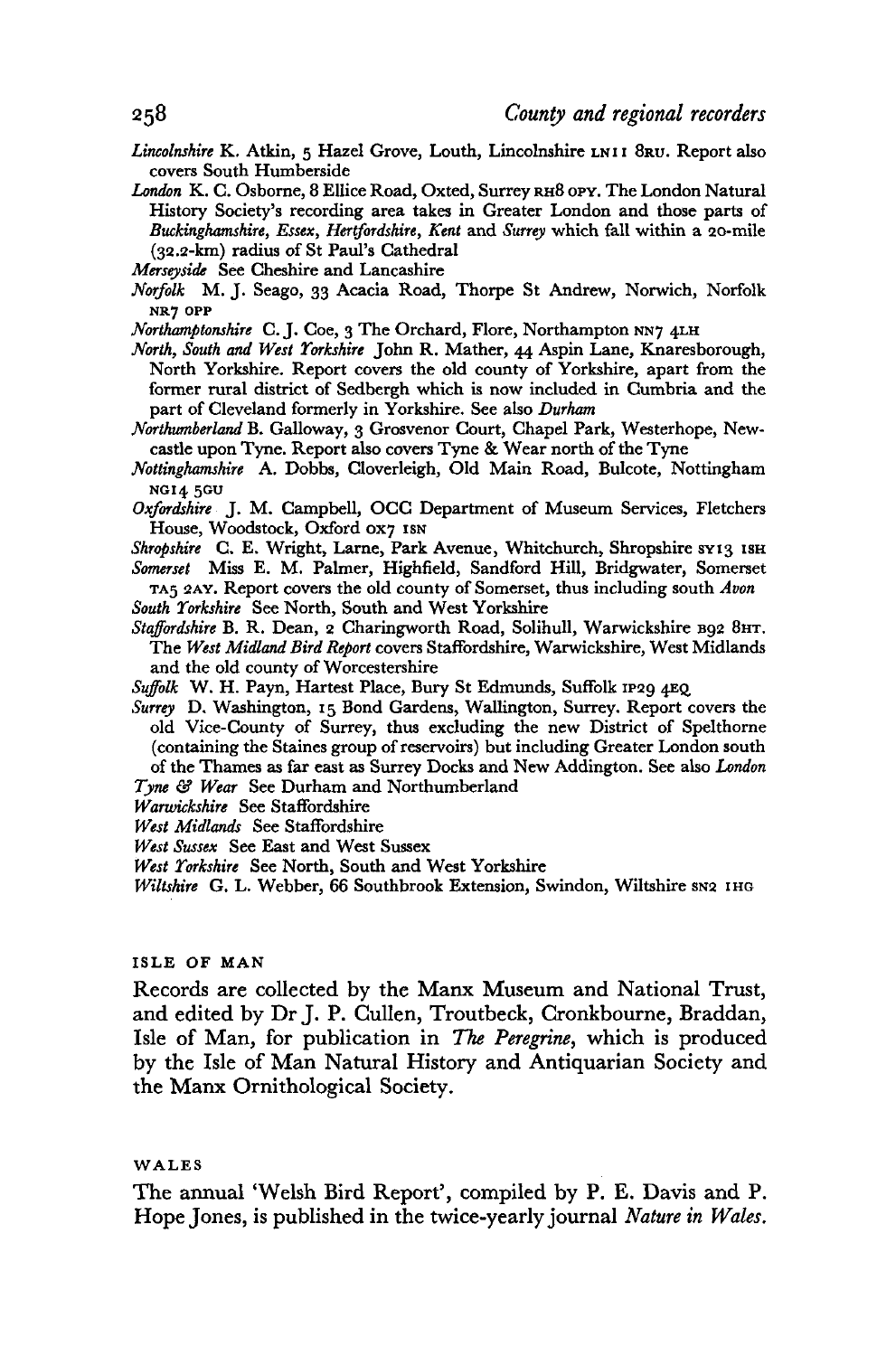Reprints are obtainable from D. Miles, 4 Victoria Place, Haverfordwest, Dyfed (price 2op post free). This presents a summary of records in Wales as a whole, but county or regional reports are also published and recording is mainly on an 'old county' basis. The names of the new counties are, however, used in the following list (see also fig. 1):

*Clwyd (Flintshire)* R. R. Birch, 8 Thornberry Close, Saughall, Chester

- *Clwyd (Denbighshire)* as Gwynedd, though discussions at present taking place may result in a combined report for Clwyd
- *Dyfed (Cardiganshire)* P. E. Davis, Fullbrook Mill, Tregaron, Dyfed
- *Dyfed (Carmarthenshire)* D. H. V. Roberts, 6 Ger-y-coed, Pontiets, Llanelli, Dyfed
- *Dyfed (Pembrokeshire)* J. W. Donovan, The Burren, Dingle Lane, Crundale, Haverfordwest, Dyfed
- *Gwent* E. Sarson, 10 Knoll Road, Abergavenny, Gwent
- *Gwynedd* P. J. Dare, Tan-yr-allt, Trefriw, Gwynedd *(Annual Report of Cambrian Ornithological Society)*

*Mid Glamorgan* S. F. Young, 197 Cathedral Road, Cardiff, South Glamorgan *Powys (Breconshire)* M. E. Massey, Windyridge, Pennorth, Brecon, Powys

- *Powys (Montgomeryshire)* R. R. Lovegrove, The Walk Mill, Mochdre, Newtown, Powys
- *Powys (Radnorshire)* See ENGLAND Hereford & Worcester
- *South Glamorgan* as Mid Glamorgan
- *West Glamorgan (except Gower)* as Mid Glamorgan
- *West Glamorgan (Gower only)* H. E. Grenfell, The Woods, 14 Bryn Terrace, Mumbles, Swansea, West Glamorgan

#### **SCOTLAND**

The annual 'Scottish Bird Report', compiled by R. H. Dennis, is published in the quarterly journal *Scottish Birds,* the editor of which is D. Bates, Scottish Ornithologists' Club, 21 Regent Terrace, Edinburgh EH7 5BT. This presents a summary of records in the whole of Scotland, but for the time being recording continues to be on a regional basis (not corresponding to the new administrative regions), partly by old counties and partly by the 'faunal areas' shown on the map at the end of volume 2 of E. V. Baxter and L. J. Rintoul's *The Birds of Scotland* (1953). Note that Skye and the Hebrides are treated separately from the counties in which they lay. The recording areas are listed from north to south under old county names:

*Shetland (except Fair Isle)* R. J. Tulloch, Reafirth, Mid Yell, Shetland

*Fair Isle* R. A. Broad, Bird Observatory, Fair Isle, Shetland

*Orkney* D. Lea, Easter Sower, Orphir, Orkney KW17 2RE

*Outer Hebrides (except St Kilda)* Dr P. G. Hopkins, Leurbost Schoolhouse, Isle of Lewis, Western Isles

*St Kilda* Dr I. D. Pennie, Varkasaig, Scourie, Sutherland IV27 4SZ

- *Caithness* Mrs P. M. Collett, Sandyquoy, East Gills, Scrabster, Caithness KW14 **7UH**
- *Sutherland, Ross-shire (except Black Isle)* D. Macdonald, Elmbank, Dornoch, Sutherland